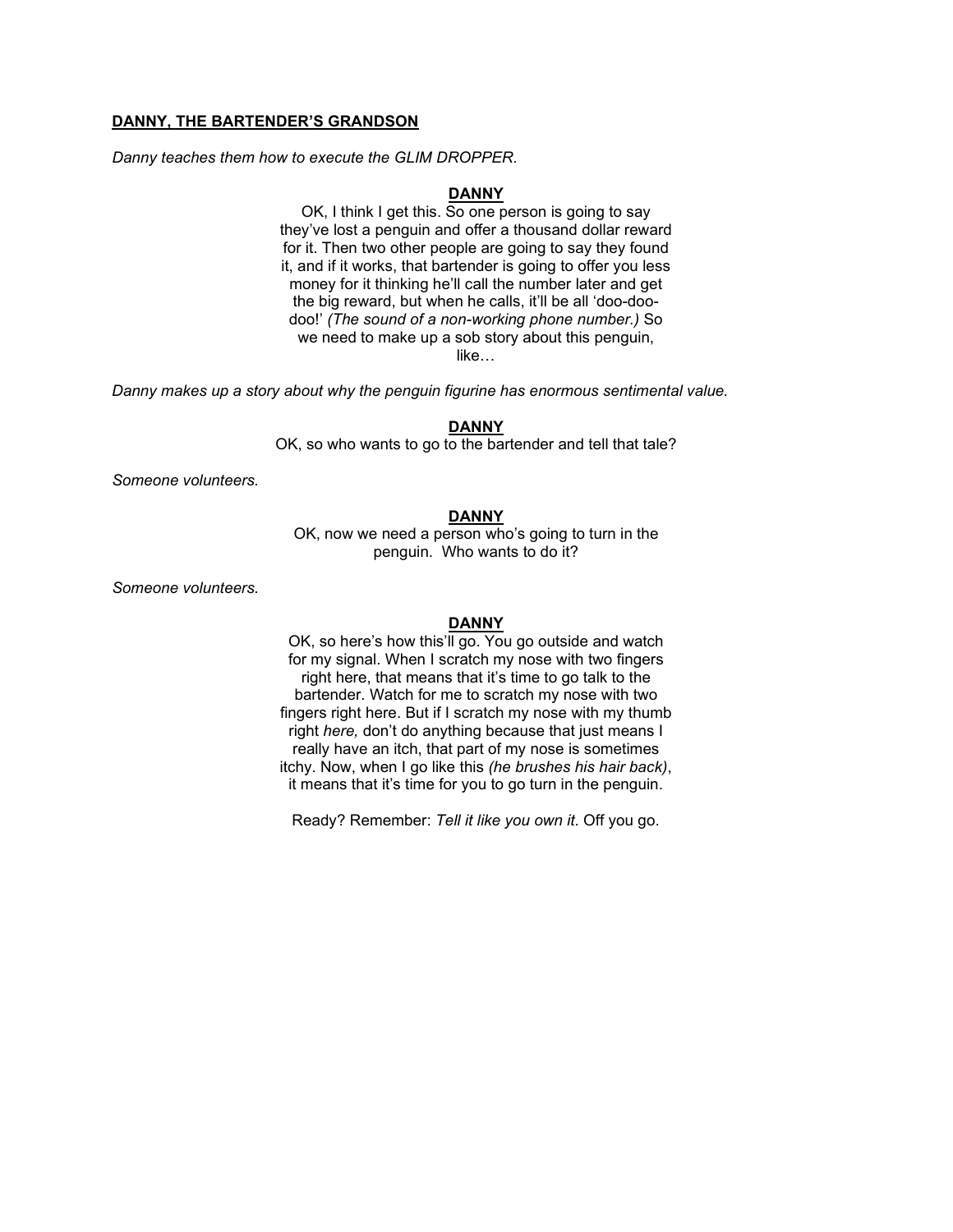## **JACK, THE LIFEGUARD'S GRANDSON**

# **JACK**

Hey, hello, hi, hey, I'm Jack. Wow you're here…just like he said. I got this package in the mail from this guy Ben and it had all these instructions and he said for me to be here today, and that you'd be here today, and oh wow, ok, this is really happening. It's on. So, I gather my grandfather was a lifeguard here, and he knew this guy Ben. Ben's instructions said to show you this.

*Jack passes around a picture and reads from a letter.*

## **JACK**

Here's a snap of your granddad, Pete. He was the lifeguard from 1960-1966. You may not know it, kid, but your granddad was quite the ladies man.

*Jack high fives everyone.*

### **JACK**

Gramps! What's up! Gramps was getting it! Gross! Okay, okay.

*Jack goes back to reading the letter.*

### **JACK**

He would just lay around the pool sunning himself and they'd flock to him. One day I was walking by the poolside rooms to your left, and through the window I spied…with my little eye…him getting it on with a lady. A lady, let's say, of a certain age. A married lady.

## **JACK**

# Gramps! Dog!

*Jack goes back to reading the letter.*

### **JACK**

I'd seen her around the hotel with her husband, but when he was off doing business during the day, she was doing business with your old granddad.

As a practitioner of the art of the con, this presented itself as an opportunity to try my hand at some 'BLACKMAIL.'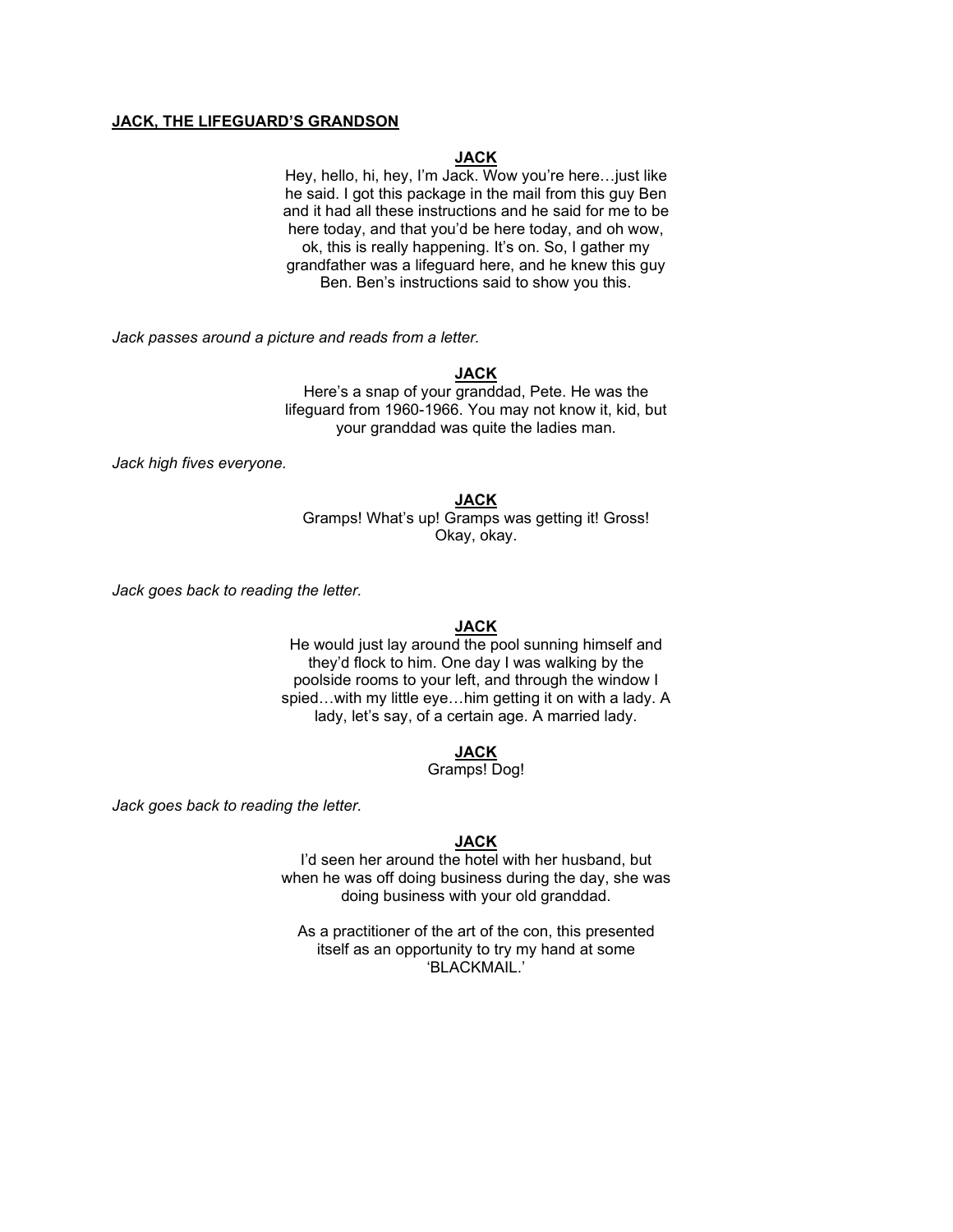## **GRADY, THE BELLHOP'S GRANDSON**

*He reads the letter left for him.*

### **GRADY**

(*Reading*) Dear Grady, outside of conning, music was one of the greatest gifts I've been given, and it was all thanks to your grandfather, my teacher. I hope he did ok down in Atlantic City.

*(To us)* Nope! He did not. He didn't. He was a loser! Truth is I barely knew him. Met him twice, I think. When I was seven he gave me a Playboy. I was like "Too soon, granddad." He gave me another when I was 22, and I was like "Too late, missed your window." I didn't even know he ever worked here, to be honest. He was never around for my grandmother, back and forth to Atlantic City all the time, trying to make it as a musician. But. He always won her over with the way he could play. Talk about a con man. I mean, he got her to put him up in that retirement home just because he could win her over with his playing. He'd play, and he could get away with anything. And from that, I learned a priceless lesson.

*He sits down at the piano and rocks a ragtime jam like a virtuoso.*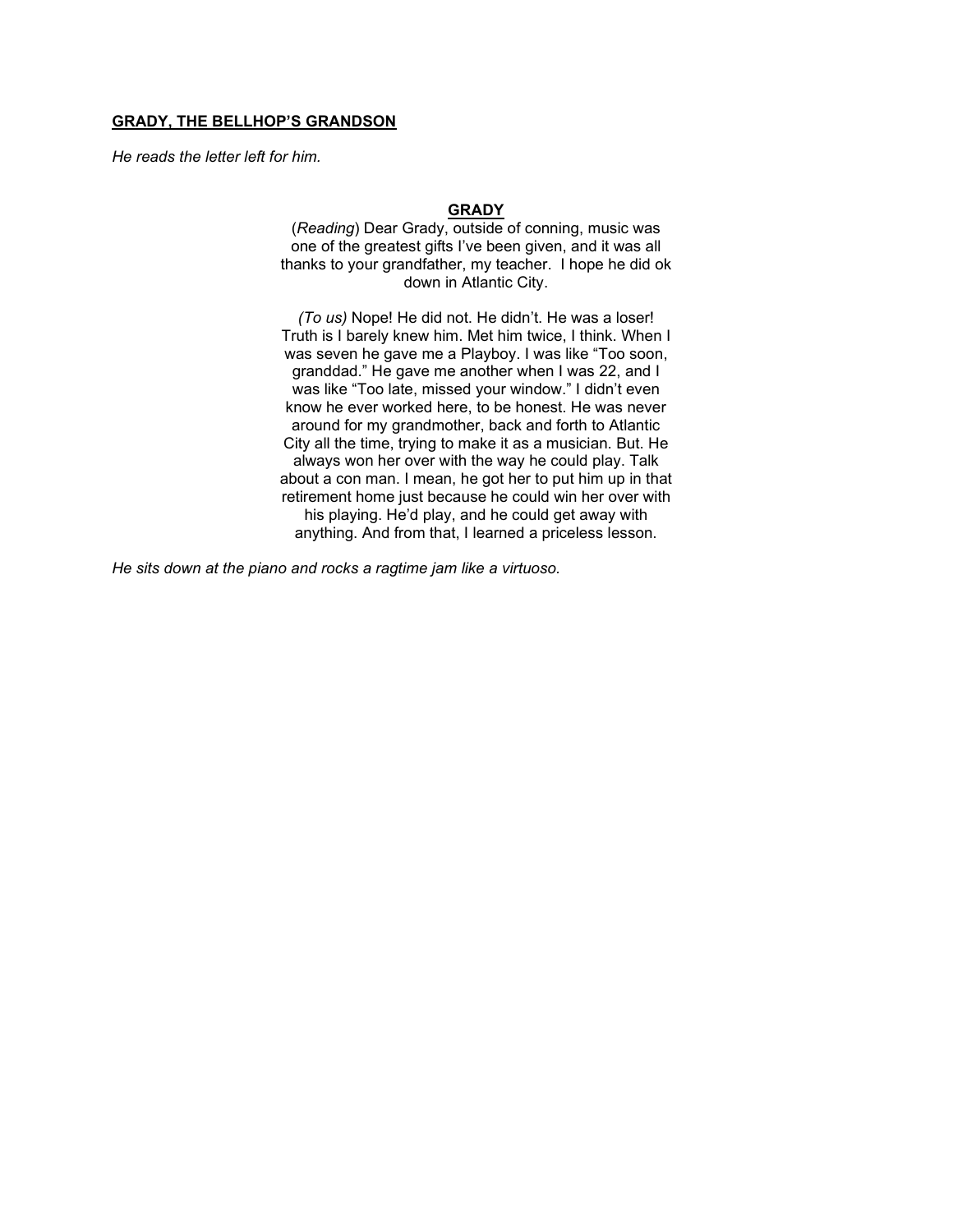## **ELOISE, THE NANNY'S GRANDDAUGHTER**

## **ELOISE**

OK, so listen. I've been rehearsing this script that Ben sent me all week but there's no way I can do this, 'cause I am a really terrible liar. Like, laughably bad. I have this thing, it's like a twitch or a tick that I always do when I'm not telling the truth, everyone knows it about me. I just start tugging at my hair and blinking. It's ever since I was a kid. Like this one time when I was ten my friend Amanda got me to steal a pack of gum and when I saw my mom I just started tugging and blinking and tugging and blinking like a crazy person and she knew immediately something was up and in two seconds I confessed.

I mean, it's so obvious. Like watch, let's try. I'll see if I can lie about something totally easy.

She thinks.

**ELOISE**

Ok. What time is it?

### **AUDIENCE**

2:30.

#### **ELOISE**

Ok now ask me if I have the time.

## **AUDIENCE**

Do you have the time?

## **ELOISE**

Quarter-past ten.

*She tugs and blinks.*

### **ELOISE**

SEE???! I SUCK! There's just no way. I can't even lie to you about the time, much less about some big investment. I'll blow this whole thing, I'm sure of it.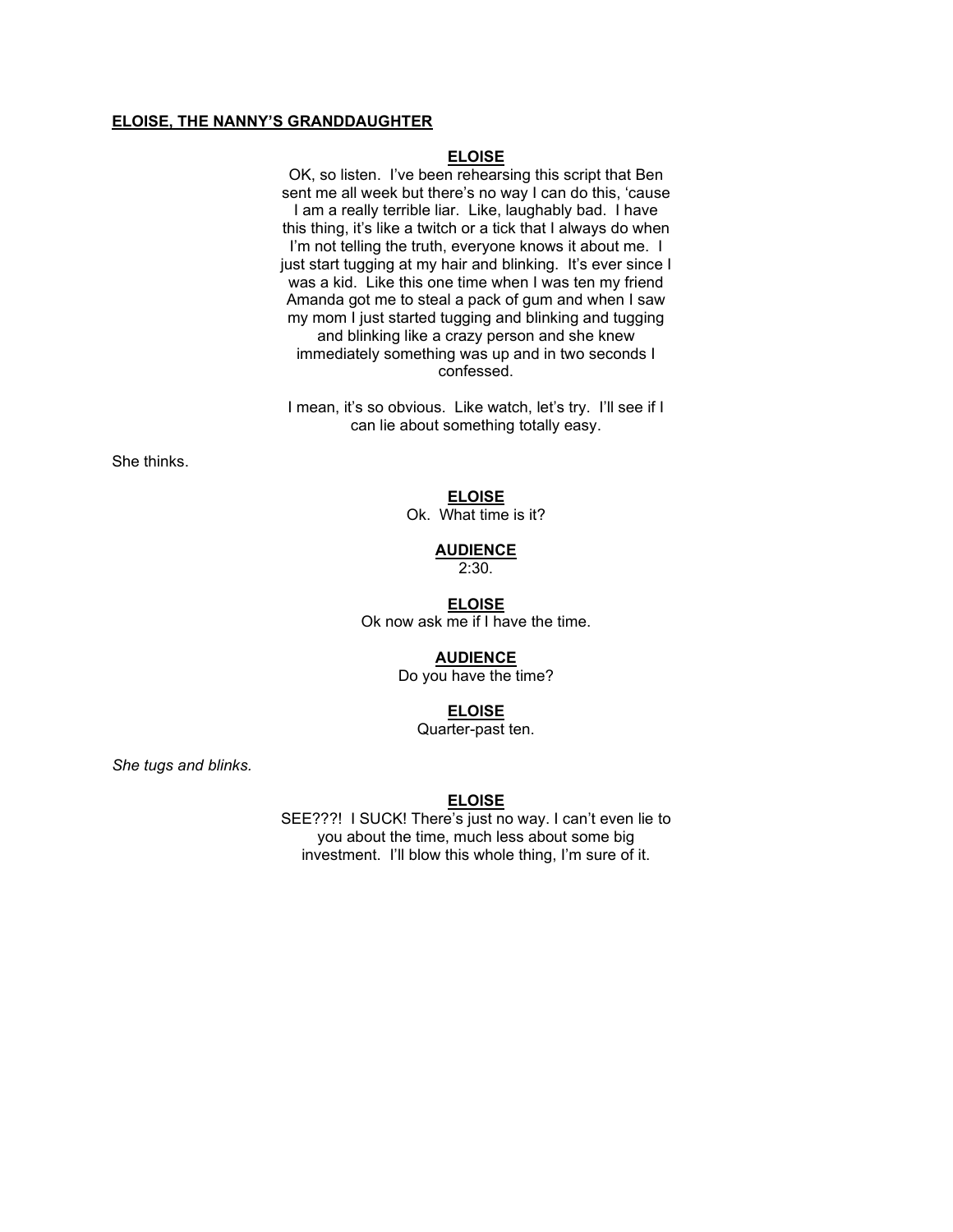# **WENDY, THE CHAMBERMAID'S GRANDDAUGHTER**

Come on in, check out this room, it's so cool. It's like the whole history of the hotel in one room. It's not actually open to the guests, but I've been in here before, because my grandmother and mother were both chambermaids here, and when I was a kid, my mother would bring me and my brother to the hotel on weekends, because my dad was working all day and we didn't have a sitter or anything, and the hotel was nice enough to let us hang around. So the very first day I'm here, Ben came up to us, and he was like "you wanna see something cool?" and I was like "STRANGER DANGER, no thanks creepy old dude who's lived his whole life in a hotel, I'm gonna take a hard pass on that invitation. I need an adult…I need an adult…" But he didn't mean it like that at all. He took me here and showed me this room and he knew everything about everything in here. I mean he was here as long as the hotel's been here, so he had stories about every single item.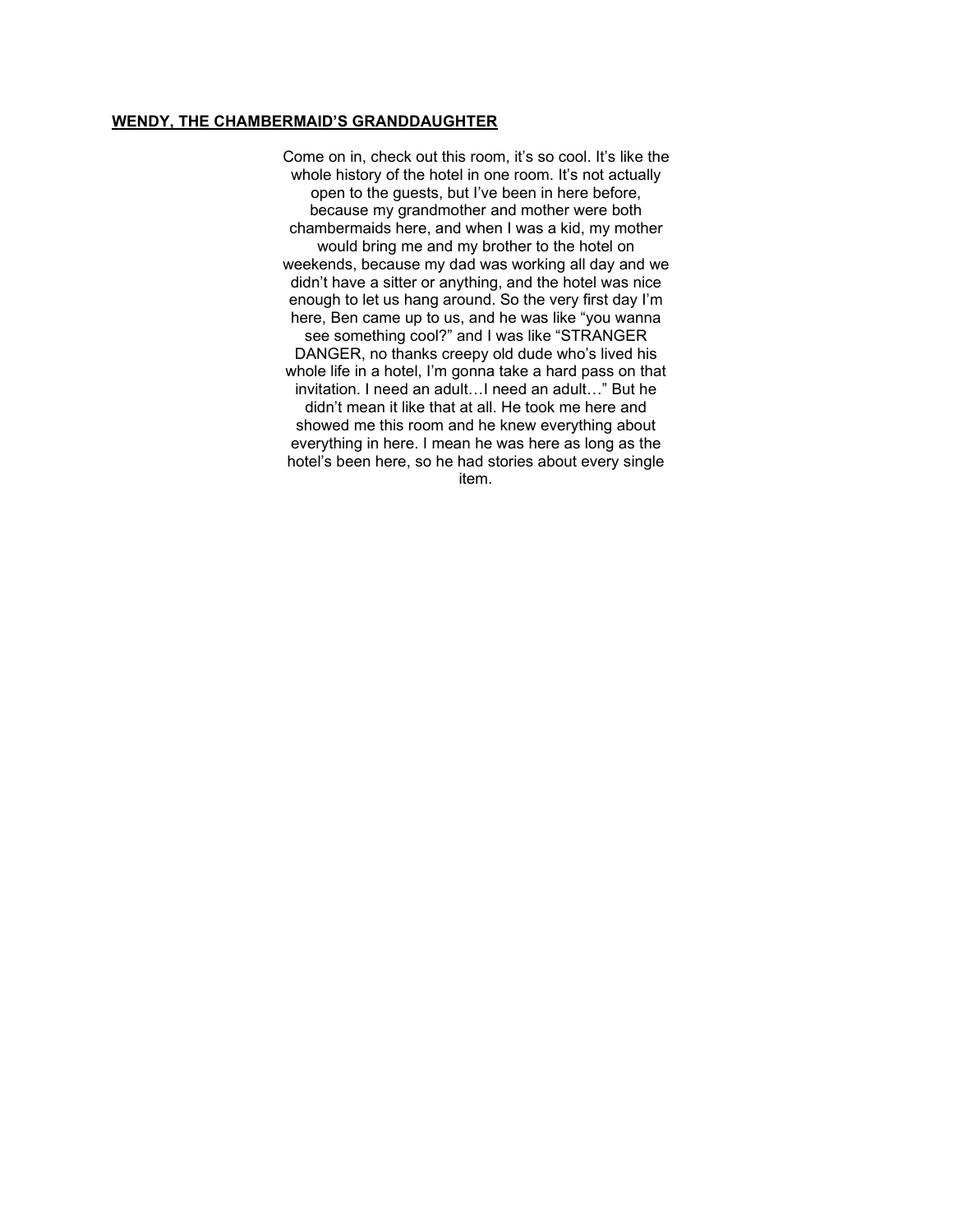## **EDDIE 'THE HAMMER' HAMMERSMITH**

*The Hammer approaches the stage. He circles the painting, admiring it. And then—pulls it from the frame and crumbles it up. Tosses the Monet across the stage.*

*The characters gasp.*

*He turns to admonish the crowd.*

## **THE HAMMER**

You think I don't know what you're doing here? You people think you've been conning me all day? I know what's going on here. You think I don't know Pig In A Poke? You think I don't know a high yield investment scheme? I wrote the rules. I've been running these hoodwinks since you all were in diapers. You're not investors. You're not collectors. You're just a bunch of low-rent wanna-be con men who don't know the first thing about the game.

*He whips around to the stage.*

## **THE HAMMER**

And you! (*To the nanny*) Tugging your hair and blinking. You're the worst liar I've ever seen, you've got a tell so obvious it'd be spotted by a blind deaf mute. A dead one.

*He turns back to the crowd.*

## **THE HAMMER**

Well, this has all made for a very entertaining evening, so I'll thank you all for that. And now, I shall take my leave. Aidos, sayonara, arrivaderci, and fare thee well.

*He takes his briefcase and storms out.*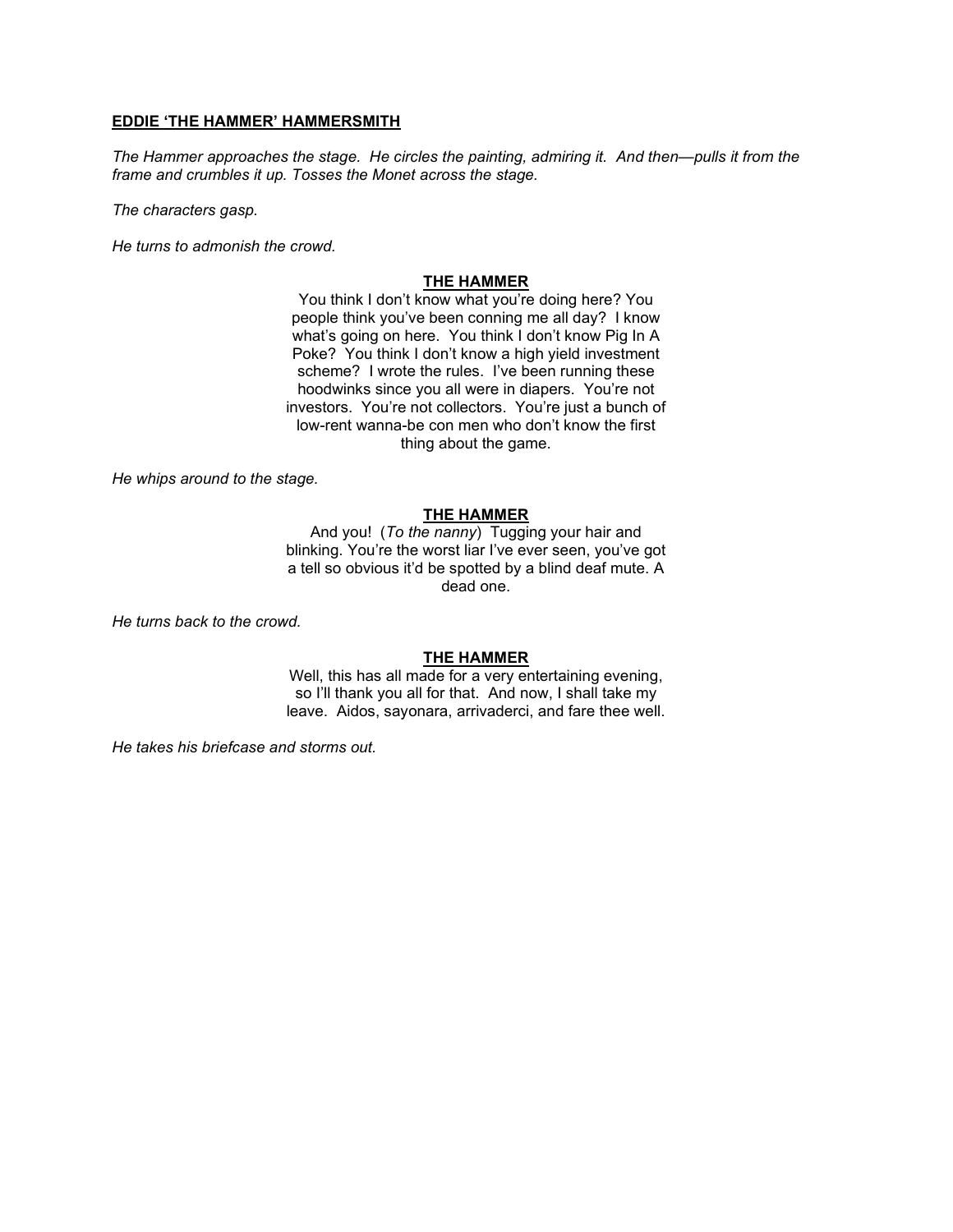## **NARRATOR/HENCHMAN SIDE**

*At the front of the room is a large projection screen, scrolling through archival pics of the Town Hall Hotel and many of its storied guests.*

*After a few minutes, a buttoned up, well-dressed man, THE NARRATOR, takes his spot in front of the screen. The music fades.*

*The projected images will now reflect what he*'*s discussing. The first pic is of a man in his 70's, alone, standing in an iconic Town Hall Hotel space.* 

## **NARRATOR**

This is Ben. Ben wanted to throw you a party. Ben loved parties.

*He raises a glass.*

## **NARRATOR**

Let's have a toast to Ben. To Ben!

## **AUDIENCE**

To Ben!

## **NARRATOR**

Ben loved parties, but what he never knew was that it was at one of these extravagant lavish affairs, a regular occurrence here at the Town Hall Hotel in the 1950's, that Ben was conceived.

This is Ben's father.

*Pic of Michael Caine, with the caption 'Michael Caine' underneath.*

### **NARRATOR**

He was one of the first guests at the hotel, and was a regular fixture here in its early years. This is Ben's mother.

*Pic of Marilyn Monroe with the caption 'Marilyn Monroe'.*

## **NARRATOR**

She began to frequent the hotel six months after opening, and would often stay for weeks at a time.

*A frame of the two in their movie posters. Image of the front of the hotel.*

### **NARRATOR**

Following the end of the war, the hotel was raised from the ashes of the Bethnal Green Town Hall which received heavy artillery during the Blitz. In the years that followed, it became a celebrated gathering spot, looked after by its owner, entrepreneur and man-about-town Larry Lowe. Lowe would host opulent fêtes in the most grand of his ballrooms, the De Montfort. Champagne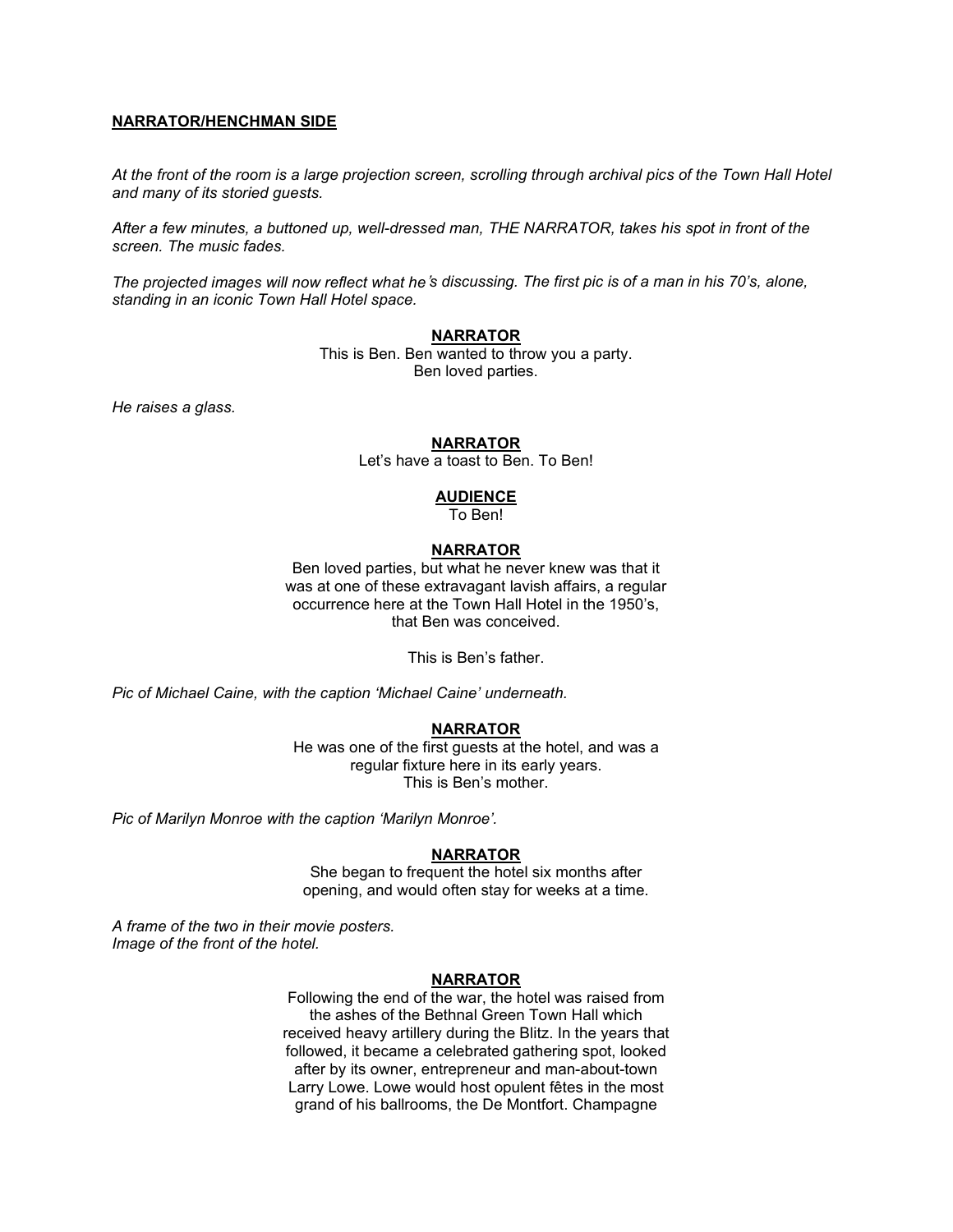flowed with the most celebrated individuals of the day in attendance: socialites, celebrities, politicians and artists; all the tastemakers of the 1950's.

*Image of Caine and Monroe.*

#### **NARRATOR**

On August 24th, 1950, at one of Lowe's champagneladen soirees, these two got it on in the bathroom.

*Image of bathroom.*

## **NARRATOR**

This was a delightful coming together and it pleased Lowe and certainly Caine and possibly Marilyn, but of course that's not where it ended.

If it were known publicly that Marilyn Monroe was carrying Michael Caine's illegitimate child it would've killed their careers. This would have be their secret.